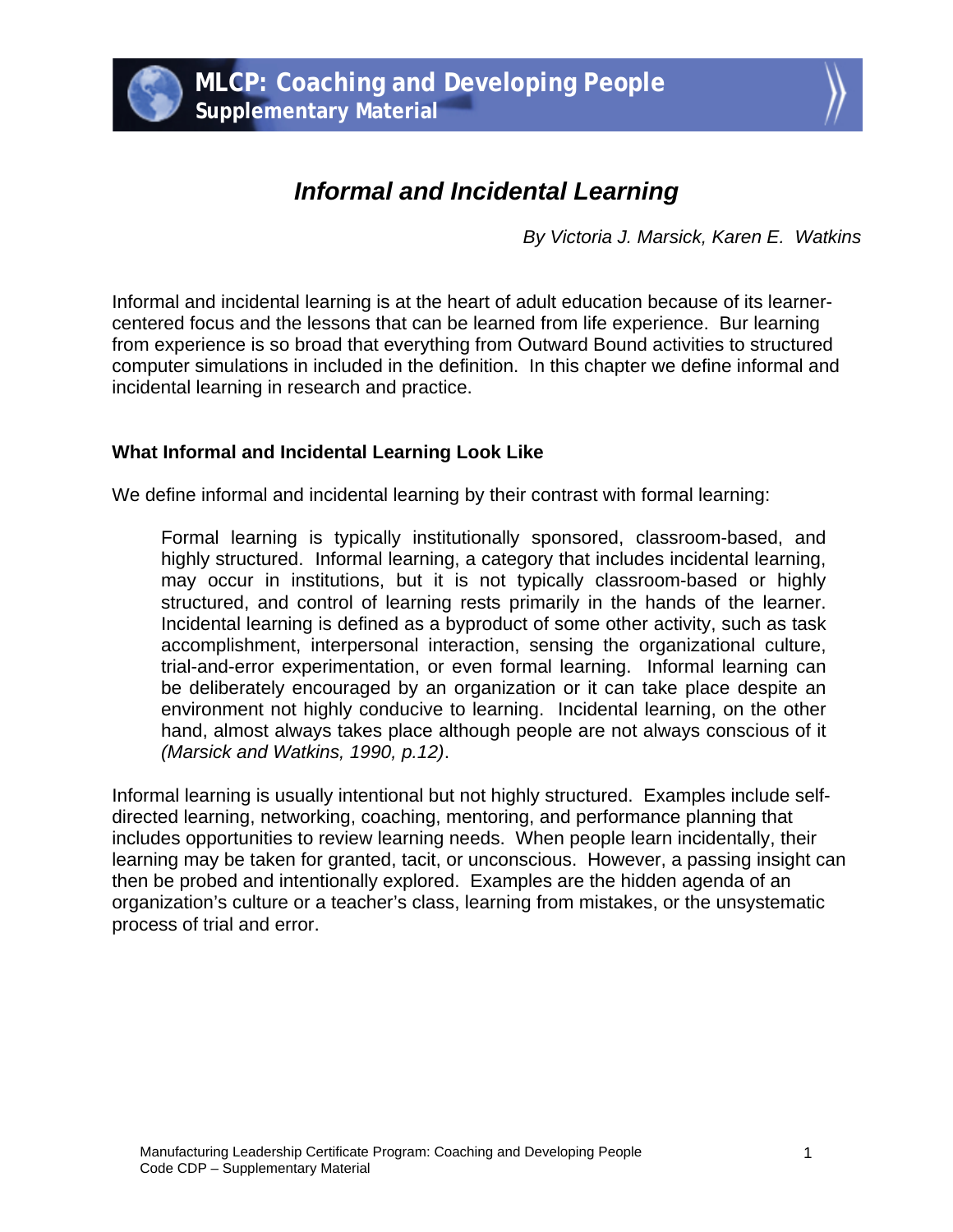

The origins of our theory of informal and incidental learning have been reviewed by us (Marsick and Watkins, 1990) and by Garrick (1998). In these reviews, informal and incidental learning have been linked to related concepts, such as learning "en passant" (Reischmann, 1986), the distinctions several others have made between formal, informal, and nonformal learning (Coombs and Ahmed, 1974; Mocker and Spear 1982; Jarvis, 1987), social modeling (Bandura, 1986), experiential learning (Bourd, Cohen, and Walker, 1993; Kolb, 1984), self-directed learning (Candy, 1991; Knowles, 1950), action learning as a variant of experiential learning (Revans, 1982), action science (Argyris and Schön, 1974, 1978) and reflection in action (Schön, 1983), critical reflection and transformative learning (Mazirow, 1991), tacit knowing (Nonaka and Takeuchi, 1995; Polany, 1967), situated cognition (Scribner, 1986; Lave and Wenger, 1991), and communities of practice (Wenger, 1998). These concepts are related to informal and incidental learning, but they are not synonymous with the terms in the way that we use them here.

#### **What We've Learned from Research**

Mary Callahan (1999) identified almost 150 studies when doing her research on this topic. A review of this research makes it immediately clear that informal and incidental learning are relevant to practice in many cultures and contexts: the private and public sectors, hospitals and health care, colleges and universities, schools, professional associations, museums, religions, families, and communities.

Some specific studies illustrate how such knowledge enhances our learning. Dana Diesel and Elizabeth Colbert, doctoral students at Teachers College, Columbia University, are conducting a joint study in an experimental elementary school in North Carolina. Colbert is one of the school's leaders, but all administrators also teach and all teachers also participate in governance. Colbert and Diesel are studying how teachers learn informally through reflection and action and ways in which their collaboration is nurtured in the culture. In many schools, professional development for teachers is often limited to occasional, brief in-service sessions. The findings from this study can be used to design policies, practices, and a culture that supports ongoing learning that is integrated with daily work routines within the school.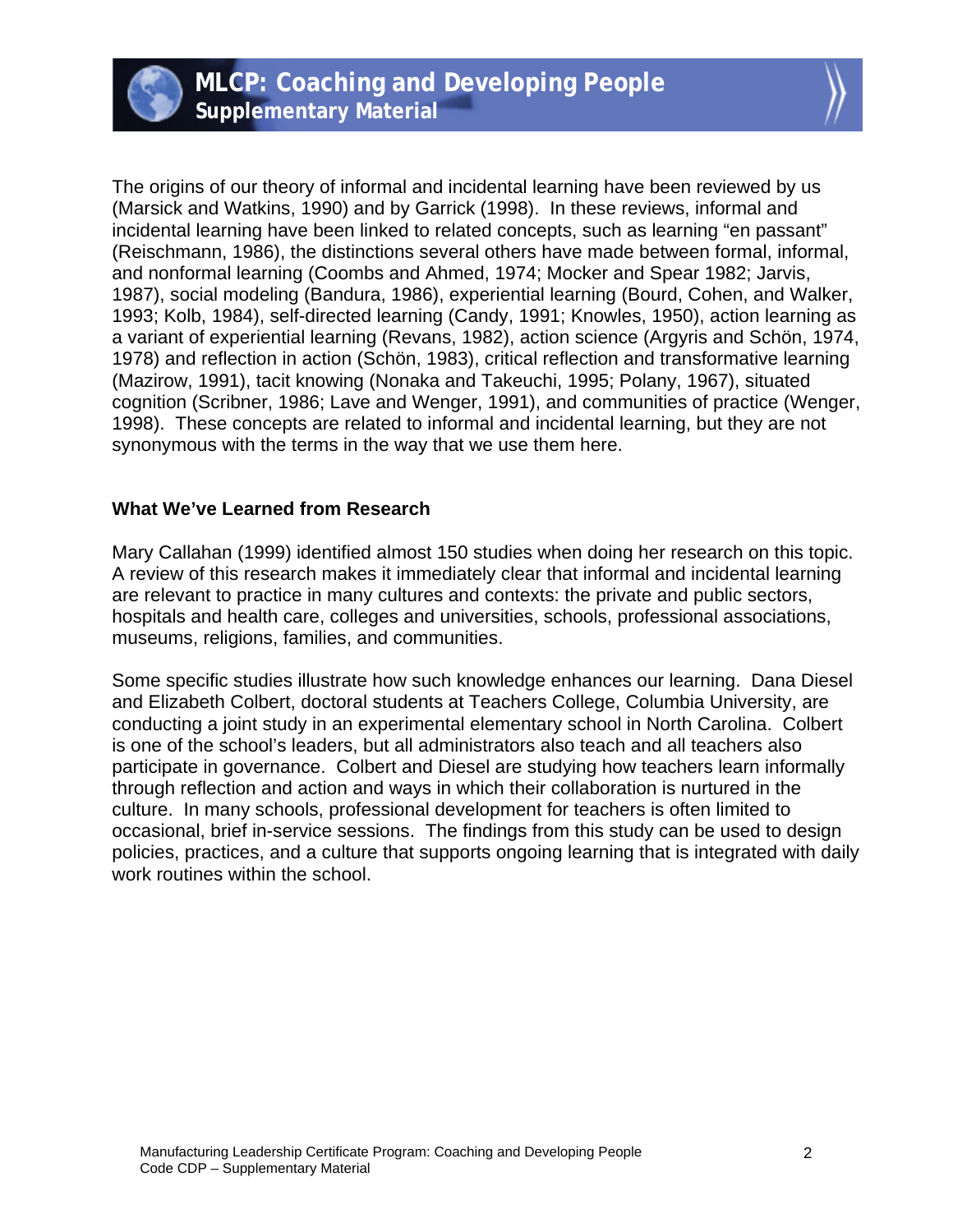

Callahan (1999) studied incidental learning in a publicly funded small-business incubator. Business incubators support new entrepreneurial ventures by providing technical assistance, resources, and services. The incubator provided opportunities and a culture for informal observing and talking with others, particularly those who used the incubator's free office space with new ventures housed in the same space once occupied by now successful startups. Callahan's interviewees referred to one kind of incidental learning as the "karma in the walls and halls." Observing other start-up companies provided participants with "a virtual blueprint" to guide early entrepreneurial steps. "Bridging" learning helped people with different professional backgrounds (in this instance, technical entrepreneurs and venture capitalists) to understand one another and work more effectively together. By providing opportunities for interaction and sharing, adult educators built on the natural enthusiasm for learning of these technically-oriented entrepreneurs and moved them from learning about their technical innovations to learning about managing a business.

Maria Cseh's (1998) study found that the learning of the owner-managers of small, successful, private companies in Romania was stimulated mostly by the context, particularly the ambiguity, of a quasi-market economy. One of the major lessons learned by these owner-managers was that although there were many changes after the collapse of the Communist regime, little changed in the way human relationships in business were conducted. Thus, those managers who did not have managerial experience in the previous regime had to learn how to work with the government and state-owned companies, while those who had previous experience had difficulty unlearning previous politically-driven practices that only worked half of the time. Cseh's study poses questions for research and practice around the nature and facilitation of "unlearning." As illustrated by the Eastern European managers in this study, freeing oneself from existing mental models that constrain the way work is done is not easy.

Studies by Carter (1995) and Menard (1993) illustrate that informal and incidental learning are often the result of a significant unplanned or unexpected event. Carter studied stroke survivors whose newsletter title speaks to their surprise trigger to learning: "A Stoke of Luck." Her study found that stroke survivors more often than not had to figure out on their own a solution to the problems they encountered, despite health care systems that intended to be supportive. Menard's study looked at the informal and incidental learning of nurses in Vietnam. Numerous critical incidents identified the satisfaction the nurses found in their own ingenuity in inventing tools or techniques to accommodate for the lack of critical supplies in MASH units.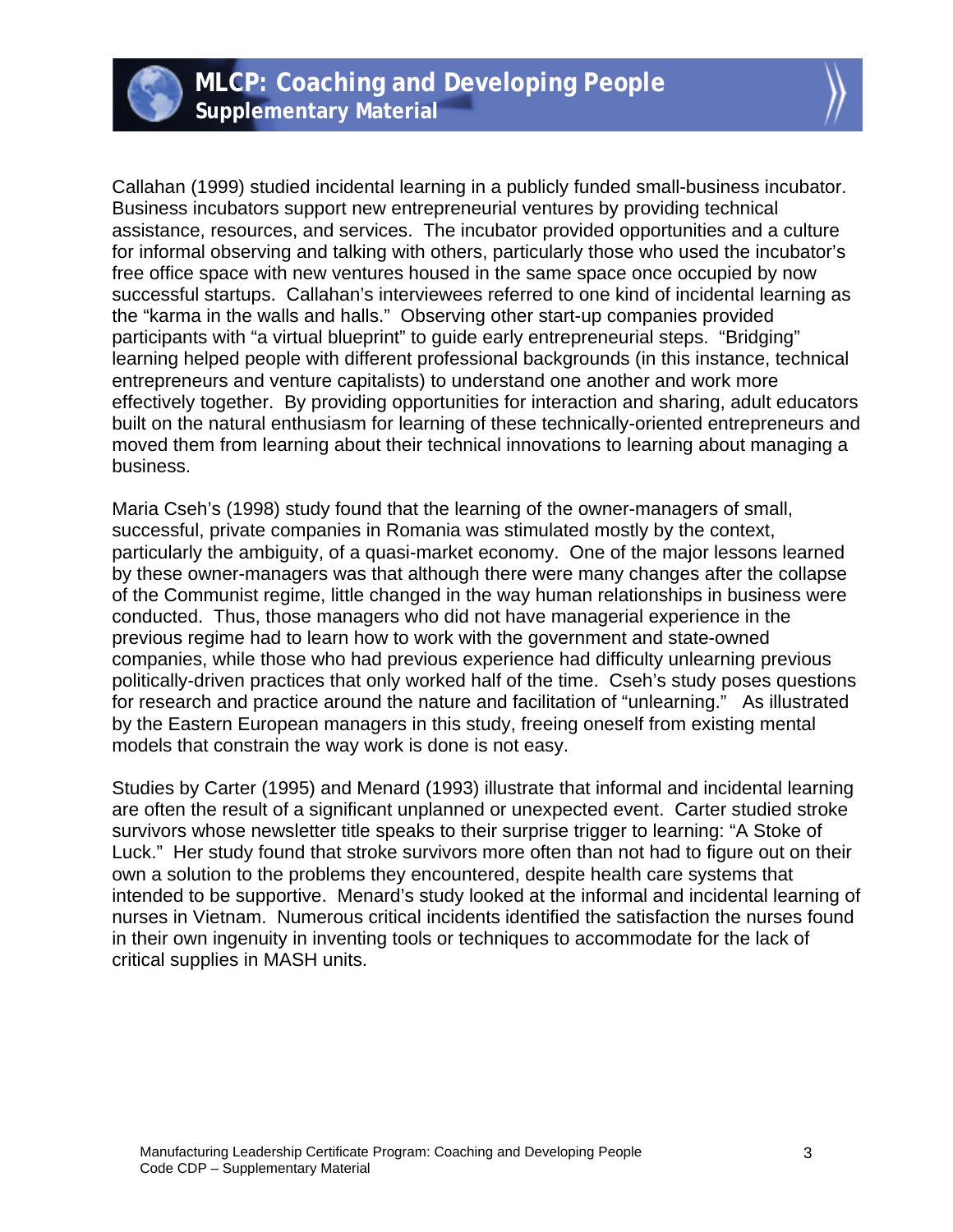Finally, a study by Watkins and Cervero (2000) sought to determine whether two different organizational settings of CPA practice produced substantially different or equivalent learning opportunities for a practicing CPA. The study was conducted to provide expert testimony for a lawsuit. The CPA worked for approximately two-and-a-half years in a registered CPA firm, at which point he became an employee of a financial services firm that was not a registered CPA firm. The questions raised in the lawsuit had to do with the time needed in either environment for professional certification (labeled "experience credit" by CPAs – or time-learning-by-doing accounting). Watkins and Cervero constructed a survey of thirty-one possible formal, informal, and incidental learning opportunities. For example, they asked whether the CPA had opportunities to learn from instructional videos, from being assigned increasingly difficult accounting projects, and from critiquing sessions with supervisors. The new CPA participated in twenty-one of the twenty-five learning opportunities available at both organizations. Learning was intricately woven into the fabric of work in both organizations. Watkins and Cervero concluded that there was a strong culture and support for learning at both organizations, and no substantial difference between the firms in the formal, informal, and incidental learning opportunities available.

Adult educators and organizations can learn from the structures and strategies supported by professional service firms and from the research presented briefly here. The organizational context produces different work assignments, which, in turn, lead to different opportunities and priorities for learning. The organization can provide different incentives for learning, such as tuition reimbursement, and resources, such as a library of reference material, subscriptions to professional journals, video courses, or computerbased courses. In particular, the organization can encourage peers to work and learn collaboratively (Marsick and Watkins, 1999; Watkins and Marsick, 1993, 1996).

Informal and incidental learning take place wherever people have the need, motivation, and opportunity for learning. After a review of several studies done on informal learning in the workplace, Marsick and Volpe (1999) concluded that informal learning can be characterized as follows:

- It is integrated with daily routines.
- It is triggered by an internal or external jolt.
- It is not highly conscious.
- It is haphazard and influenced by chance.
- It is an inductive process of reflection and action.
- It is linked to learning of others  $(p.5)$ .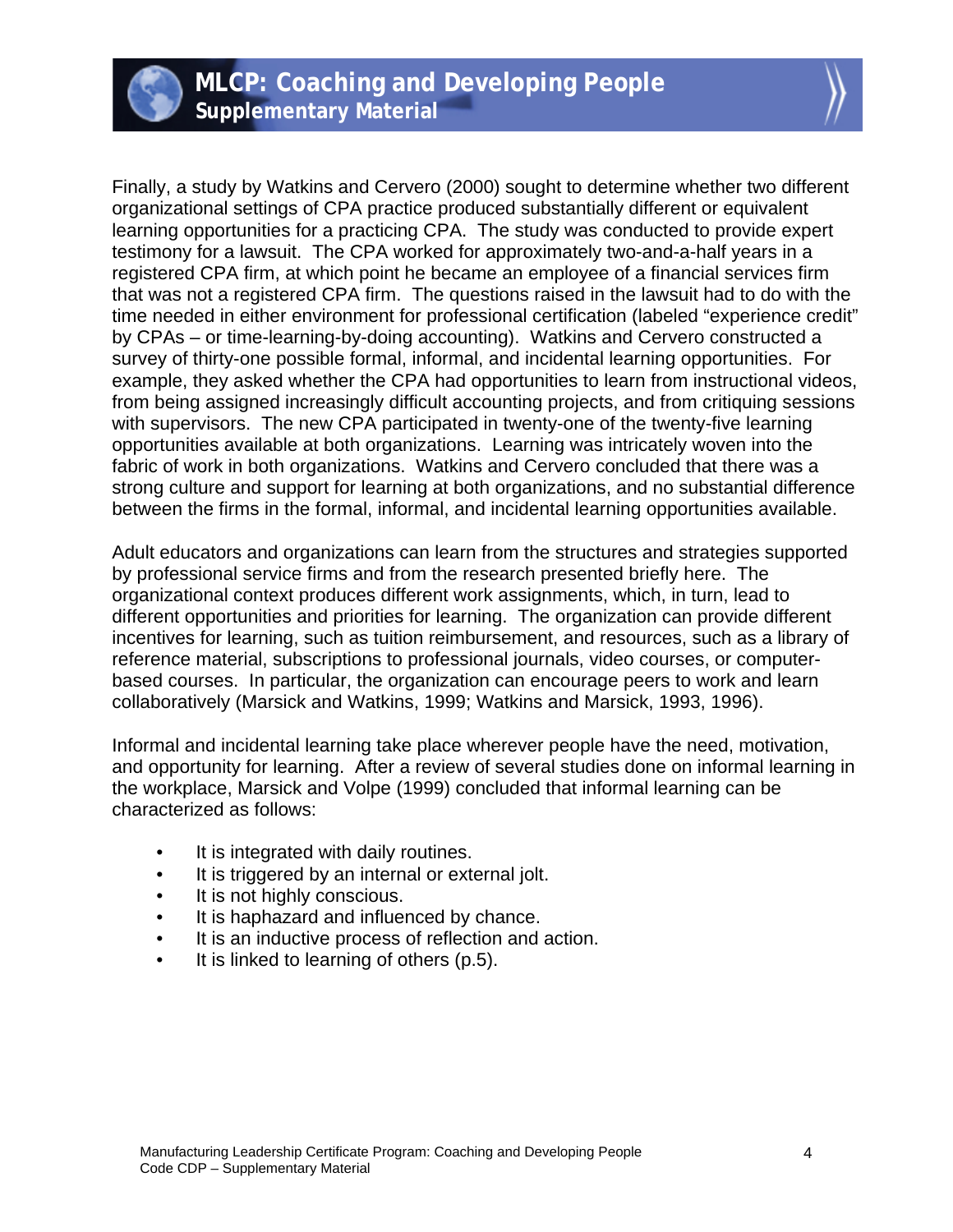

## **Model for Enhancing Informal and Incidental Learning**

Figure 3.1 depicts a model for enhancing informal and incidental learning that Marsick and Watkins developed initially in 1990 and have subsequently modified, most recently in collaboration with Cseh (Cseh, Watkins, and Marsick, 1999). The model is rooted in the thinking of John Dewey (1938), Argyris and Schön (1974, 1978), and Mezirow (1991).



**Figure 3.1 Marsick and Watkin's Informal and Incidental Learning Model as Adapted with Cseh** 

The circle in the center represents our belief that learning grows out of everyday encounters while working and living in a given context. A new life experience may offer a challenge, a problem to be resolved, or a vision of a future state. The outer circle represents the context within which the experience occurs, the personal, social, business, and cultural context for learning that plays a key role in influencing the way in which people interpret the situation, their choices, the actions they take, and the learning that is effected.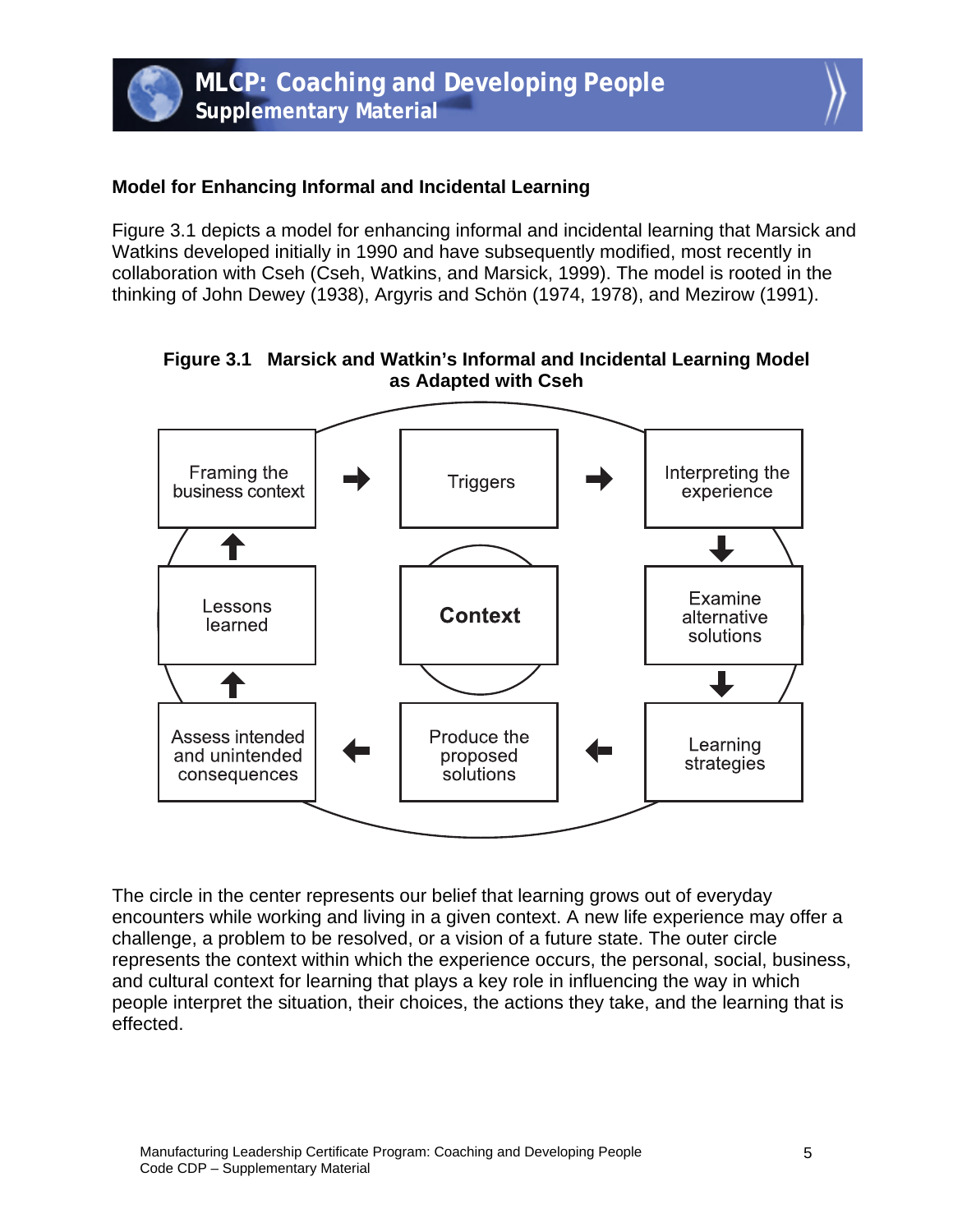

The model depicts a progression of meaning making that, in practice, is often more of an ebb and flow as people begin to make sense of a situation. With each new insight, they may have to go back and question earlier understandings. The model is arranged in a circle, but the steps are neither linear nor necessarily sequential.

In this newest version of our model, we have integrated the incidental learning process since it is clear to us that it is always occurring, with or without our conscious awareness. For example, we note that learning begins with some kind of a trigger, that is, an internal or external stimulus that signals dissatisfaction with current ways of thinking or being. This trigger or experience encountered is often a surprise, such as the sudden departure of a leader. But in the model, preceding this is our worldview, our way of seeing things that frames what we pay attention to, how we will see this new trigger. This frame is a pivotal point in the model since it can also be influenced by the lessons learned at the end of a learning cycle. Our model shows that people diagnose or frame a new experience that they encounter. They assess what is problematic or challenging about it. They compare the new situation with prior experience, identify similarities or differences, and use their interpretation to make sense of the new challenge.

People refine their diagnosis by interpreting the context. They attend to the different factors in the context that influence their interpretation. The context might simply involve one other person, say a family member or coworker, and a relatively routine interaction. Or it might be highly complex, with multiple actors and many political, social, or cultural norms that have never before been addressed. Interpreting the context is a greater challenge when social norms and expectations are in a state of flux, or when the person himself or herself is learning something new. Also, people do not have the same level of skill or awareness around contextual factors that influence an interpretation, and they are subject to blind spots that can, at times, be intensified when emotional factors come into play.

Interpretation of the context leads to choices about alternative actions. These choices are guided by recollections of past solutions and by a search for other potential models for action. Success in implementation depends on drawing on capabilities that are adequate to the task. If the solution calls for new skills, the person needs to acquire these. Many contextual factors influence the ability to learn well enough to successfully implement the desired solution. These include, but may not be limited to, the availability of appropriate resources (time, money, people from whom to learn, available knowledge about an unknown or ambiguous phenomena), willingness and motivation to learn, and the emotional capacity to take on new capabilities in the middle of what could be a stressful challenge.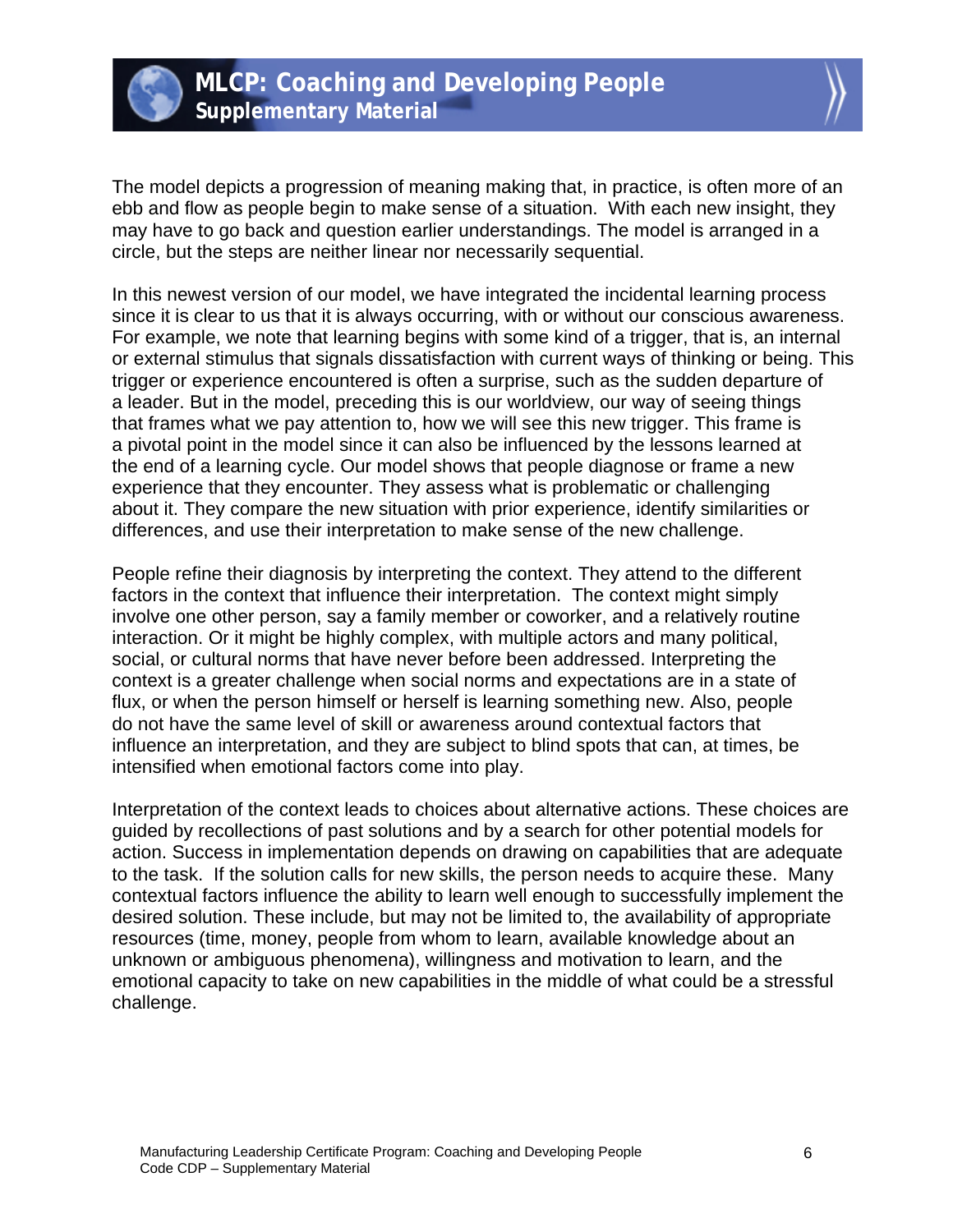



Once an action is taken (a solution produced), a person can assess the outcomes and decide whether or not they match his or her goals, the intended results. It is relatively easy to assess intended consequences if a person takes the time up front to make his or her goals clear and explicit. This step of judging consequences then enables a person to draw lessons learned and to use these lessons in planning future actions. These concluding thoughts are the new understandings or frame that a person would bring when encountering a new situation, which brings us back full circle to the beginning of the cycle.

## **Implications for Practice: Enhancing Informal and Incidental Learning**

Informal and incidental learning generally take place without much external facilitation or structure. In our work, we emphasize three conditions to enhance this kind of learning: critical reflection to surface tacit knowledge and beliefs, stimulation of proactivity on the part of the learner to actively identify options and to learn new skills to implement those options or solutions, and creativity to encourage a wider range of options.

Individuals who want to enhance this learning can increase their own awareness of the learning opportunities posed by life experiences and gain insight into their learning preferences. Adult educators might provide a structure within which to take advantage of learning opportunities and gain insight into oneself as learner. Honey and Mumford (1989), for example, provide guidelines for self-analysis of learning styles and for action planning around improved capability. Many organizations use learningstyle instruments in careerplanning workshops to encourage employees to become more self-directed in planning their careers and development. People learn how they learn, examine multiple ways to learn, and look for ways to more effectively plan their future learning to play to their learning preferences.

Adult educators can also help learners identify conditions in the socio-cultural context that help them learn more effectively or that stand in the way of learning. Once these factors are identified, educators can help learners change or deal with them. For example, a number of governments no longer provide indefinite welfare assistance to poor people and instead require them to work. Programs that prepare welfare recipients for getting and keeping work may not question the role that society has played in causing the conditions that create poverty or the discrimination that some people may experience due to their gender, race, or class. Poor welfare women may learn incidentally that they are to blame for many of their problems. When these women learn informally about work opportunities, they may seek socially sanctioned work paths that actually reinforce a cycle of poverty. Adult educators in these programs could help women examine the validity of socially constructed viewpoints and thereby help them to be more proactive.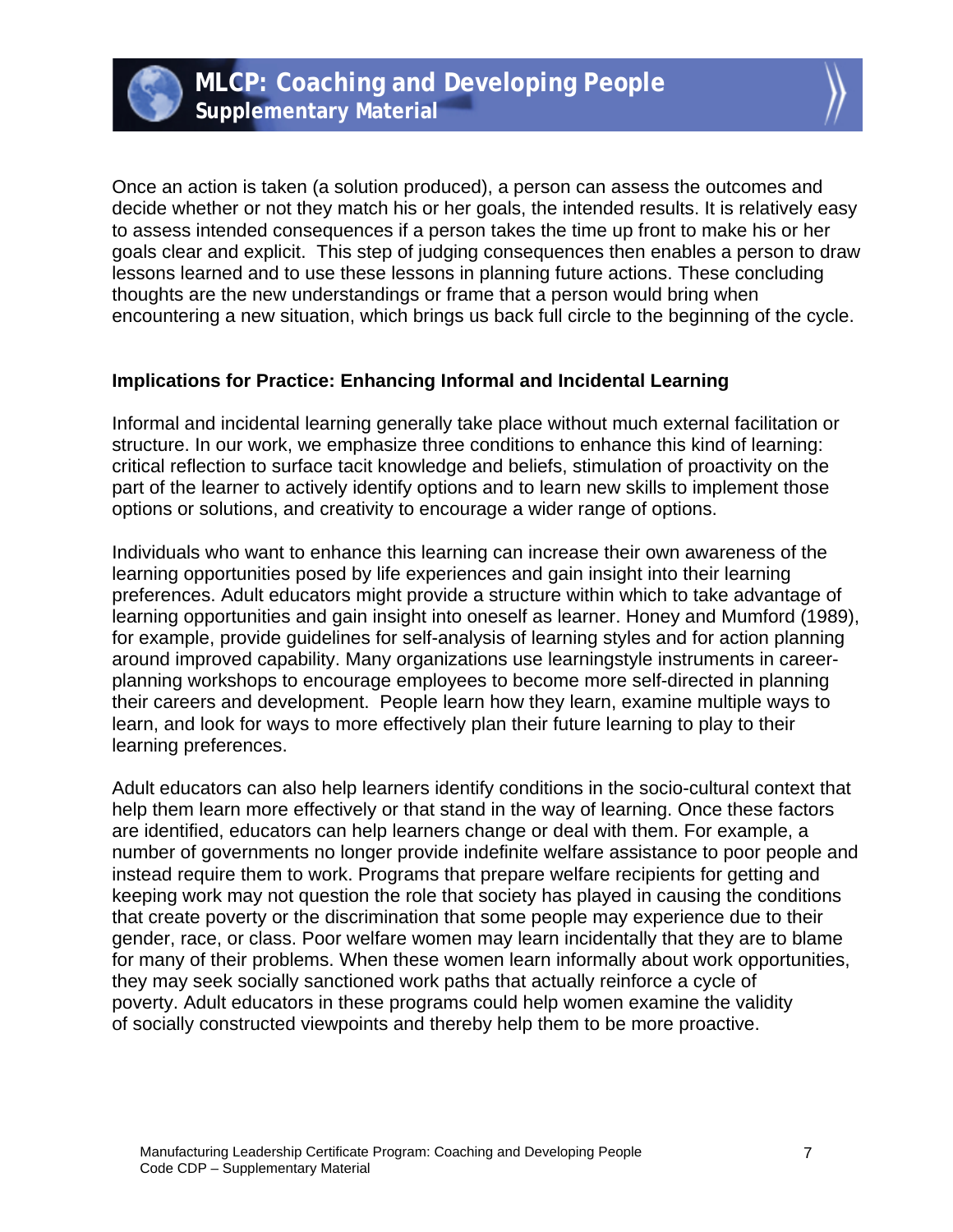

Because informal and incidental learning are unstructured, it is easy to become trapped by blind spots about one's own needs, assumptions, and values that influence the way people frame a situation, and by misperceptions about one's own responsibility when errors occur. When people learn in families, groups, workplaces, or other social settings, their interpretation of a situation and consequent actions are highly influenced by social and cultural norms of others. Yet, people often do not deeply question their own or others' views. Power dynamics may distort the way in which they understand events. These issues make it imperative that we teach adult learners strategies to make this kind of learning both more visible and more rigorous.

# **Conclusion**

We are pleased with the progress scholars have made in deepening our understanding of the nature of informal and incidental learning in the past ten years. It seems clear that these are the most pervasive forms of adult learning and that we can indeed enhance this kind of learning with educational intervention. The studies noted in this chapter richly describe the processes and strategies learners use when learning informally and incidentally.

Yet there remain a number of interesting questions. First, without intervention or critical reflection, it is equally possible to hold incorrect as well as correct assumptions. More studies, such as that currently being conducted by Wilson (2000), of hotel managers' defensive reasoning may help us learn more about the tacit processes by which individuals embed error. In fact, we suggest that with an incorrect frame on a problem, every step in the cycle is compromised so that we are solving the wrong problem and drawing incorrect inferences from the results we obtain.

We need to learn more about the interface between learning at the individual, team, and organizational levels. We have defined learning at the individual level as the way in which people make meaning and acquire knowledge and skill; learning at the team level as the mutual construction of new knowledge including the capacity for concerted, collaborative action; and learning at the organizational level as that which is embedded in systems, policies, procedures, work processes and information systems, organizational mental models, schema, and knowledge embedded in products and services. What are the nuances, the differences between and among these levels? To what extent are they accurate? What happens at the intersection of individual and team, of team and organization?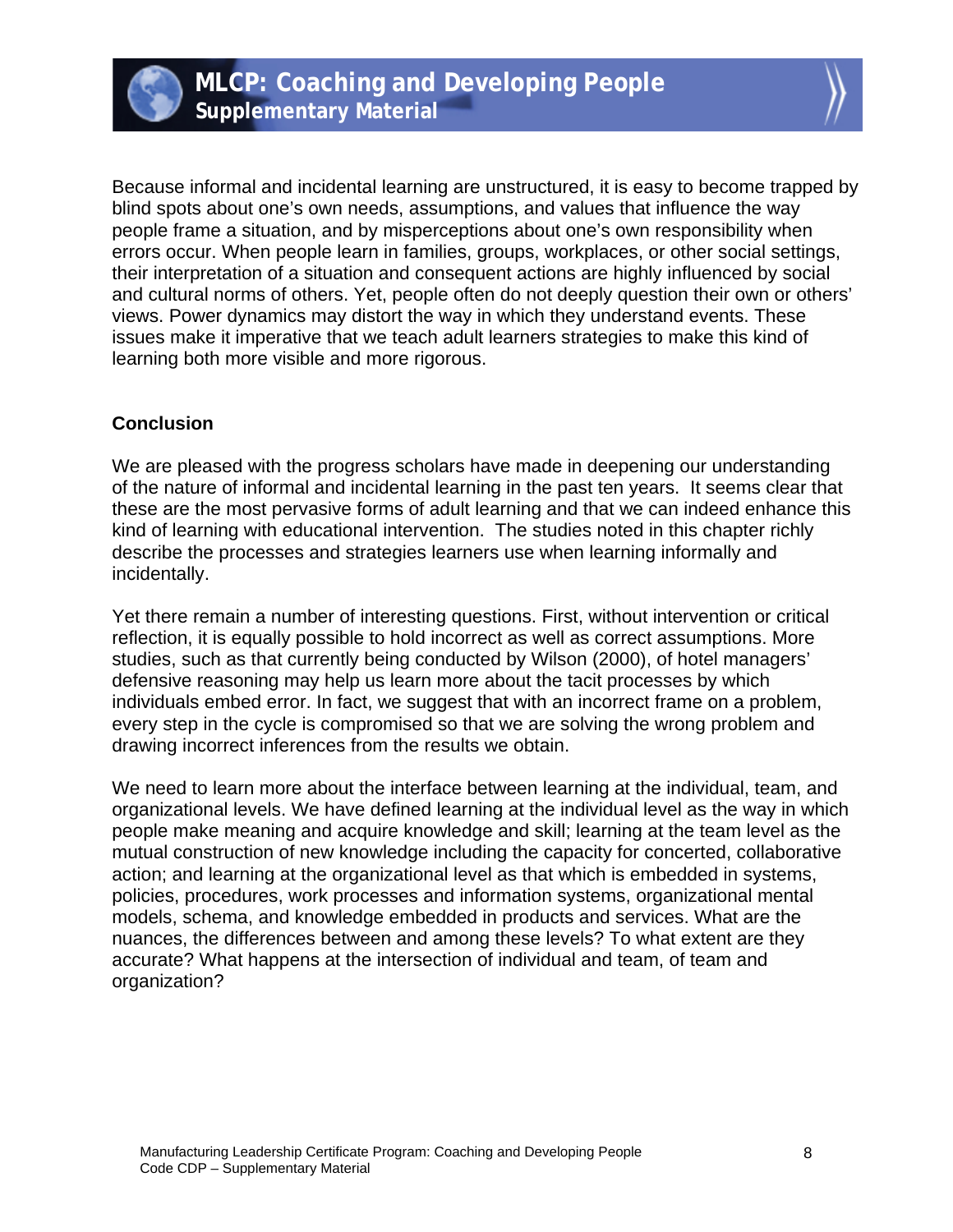**MLCP: Coaching and Developing People Supplementary Material** 



Finally, technology is changing the face of organizations and having an impact on the nature of informal and incidental learning. In fact, given the distributed, asynchronous nature of technology-facilitated interactions, more may be learned incidentally by learners reading between the lines. As we work to bring adult education to the Web, studies exploring how people learn in these settings are needed.

Informal and incidental learning can be enhanced with facilitation or increased awareness by the learner. Formal adult learning may also be enhanced if adult educators heed the lessons learned informally and incidentally. While much is known about these pervasive forms of adult learning, much remains to be learned.

#### **References**

Argyris, C., and Schön, D. *Theory in Practice: Increasing Professional Effectiveness.* San Francisco: Jossey-Bass, 1974. Argyris, C., and Schön, D. *Organizational Learning: A Theory of Action Perspective.* San Francisco: Jossey-Bass, 1978.

Bandura, A. Social Foundations of Thought and Action: A Social Cognitive Theory. Englewood Cliffs, N.J.: Prentice-Hall, 1986.

Boud, D., Cohen, R., and Walker, D. (eds.) *Using Experience for Learning.* Buckingham, England:The Society for Research into Higher Education and Open University Press, 1993.

Callahan, M.H.W. *Case Study of an Advanced Technology Business Incubator as a LearningEnvironment.* Unpublished doctoral dissertation, The University of Georgia, Athens, 1999.

Candy, P. C. *Self Direction for Lifelong Learning: A Comprehensive Guide to Theory andPractice.* San Francisco: Jossey-Bass, 1991.

Carter, G. *Stroke Survivors: Finding Their Way Through Informal and Incidental Learning.* Unpublished doctoral dissertation, University of Texas, Austin, 1995.

Coombs, P., and Ahmed, M. *Attacking Rural Poverty: How Nonformal Education Can Help.* Baltimore: Johns Hopkins University Press, 1974.

Cseh, M. *Managerial Learning in the Transition to a Free Market Economy in Romanian Private Companies.*  Unpublished doctoral dissertation, The University of Georgia, Athens, 1998.

Cseh, M., Watkins, K. E., and Marsick, V. J. "Re-conceptualizing Marsick and Watkins' Model of Informal and Incidental Learning in the Workplace." In K. P. Kuchinke (ed.), *Proceedings, Academy of Human Resource Development Conference, Volume I* (pp. 349–356), Baton Rouge, LA: Academy of Human Resource Development, 1999.

Dewey, J. *Experience and Education.* New York: Collier Books, 1938.

Garrick, J. Informal Learning in the Workplace: Unmasking Human Resource Development. London: Routledge. 1998.

Honey, P., and Mumford, A. *Capitalizing on Your Learning Style.* (2nd ed.) King of Prussia, PA: Organization Design and Development, 1989.

Jarvis, P. *Adult Learning in the Social Context.* London: Croom-Helm, 1987.

Knowles, M. *Informal Adult Education.* New York: Association Press, 1950.

Kolb, D. A. *Experiential Learning.* Englewood Cliffs, NJ: Prentice-Hall, 1984.

Lave, J., and Wenger, E. Situated Learning—Legitimate Peripheral Participation. Cambridge: Cambridge University Press, 1991.

Marsick, V. J., and Volpe, M. "The Nature of and Need for Informal Learning." In V. J.

Marsick and M. Volpe (eds.), *Informal Learning on the Job,* Advances in Developing Human Resources, No. 3. San Francisco: Berrett Koehler, 1999.

Marsick, V. J., and Watkins, K. *Informal and Incidental Learning in the Workplace.* London and New York: Routledge, 1990.

Marsick, V. J., and Watkins, K. Facilitating Learning Organizations: Making LearningCount. Aldershot, England: Gower Publishers, 1999.

Menard, S.A.W. *Critical Learning Incidents of Female Army Nurse Vietnam Veterans and Their Perceptions of Organizational Culture in a Combat Area.* Unpublished doctoral dissertation, Abstracts International 55–01A (4651) (University Microfilm No. AAI9413556), University of Texas, Austin, 1993.

Mezirow, J. D. *Transformative Dimensions of Adult Learning.* San Francisco: Jossey-Bass, 1991.